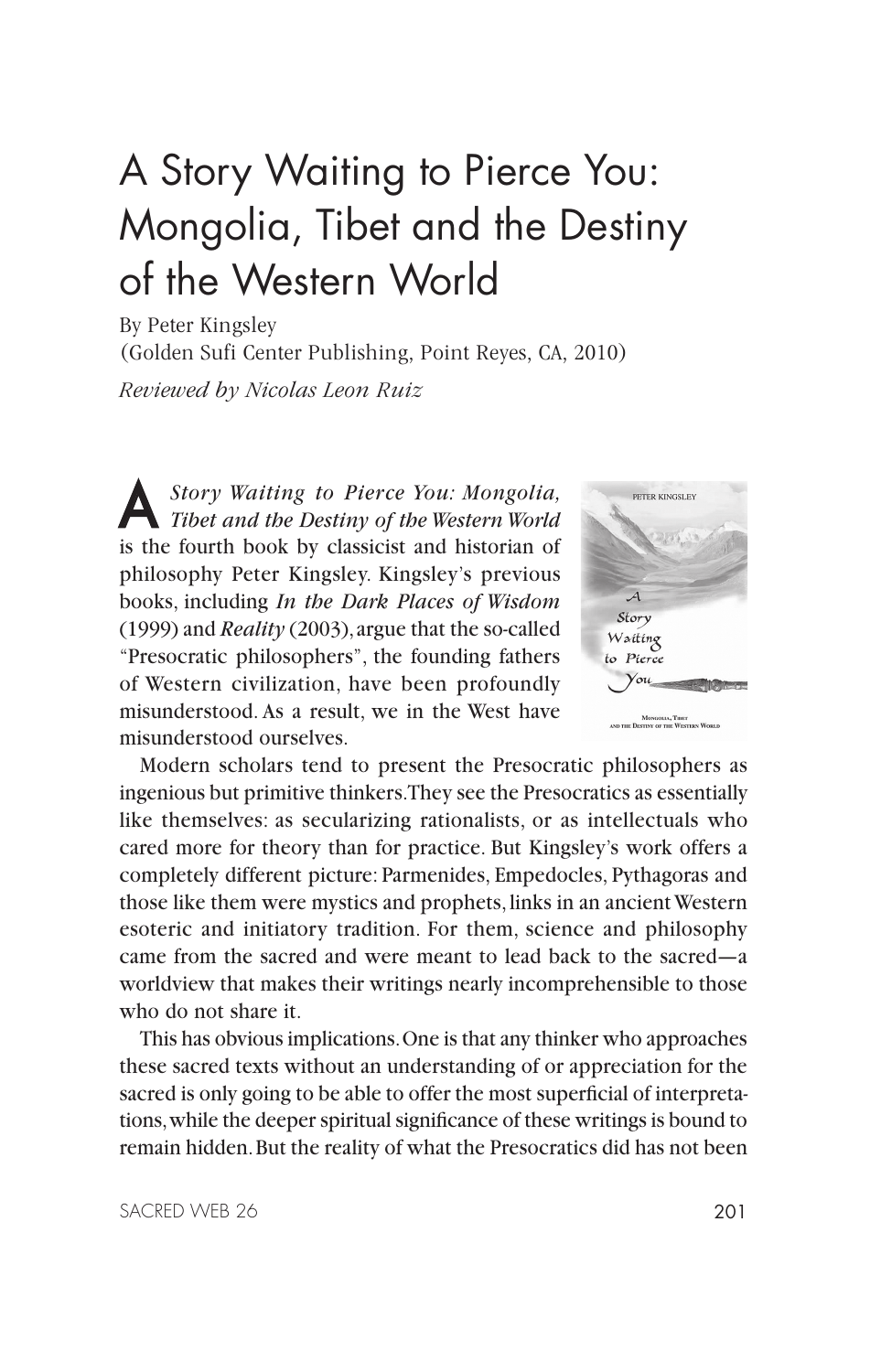lost on everyone. Historically, their work became the living source and inspiration for much of Hermetic, alchemical and even Islamic mystical tradition.<sup>1</sup> And in our own time, Kingsley's writings have resurrected a truth as surprising as it is beautiful: Western civilization itself is the product of, and the heir to, a sacred tradition—one as rich and powerful as anything found in the East.

Peter Kingsley's new book, as the title suggests, is not only about the West—nor is it simply about the past. The book takes as its starting point the enigmatic accounts of Pythagoras' encounter with Abaris the Hyperborean. Abaris, an itinerant healer, miracle worker and prophet, arrived in Greece as a mysterious visitor from the East and ended up playing an absolutely crucial role in the life of Pythagoras—and so in the creation of Western science, philosophy, and culture. Kingsley picks up the glossed, ignored and abandoned threads that these stories offer and weaves together a narrative of remarkable power and scope. At the heart of his "story" is a startling revelation: that the indigenous wisdom of the West was intimately connected with Mongolian and Tibetan shamanic tradition. As the book shows, what follows from this has the most serious and far-reaching implications for our understanding of Western, Mongolian, Tibetan and even Native American sacred tradition.

*A Story Waiting to Pierce You* contains some surprising conclusions, but they are backed by substantial scholarly research: the book's endnotes are almost as long as the main text. These notes take the reader far beyond European and American classical studies. They span multiple disciplines, engaging the work of (among others) anthropologists, archeologists, and specialists in Asian history. They provide a well-reasoned case for Kingsley's immediate conclusions, but they also shed light on much wider issues as well. For example, one note (which runs around sixteen pages and reads more like a tremendously concise essay than a reference) provides new insight into the pre-Buddhist shamanic traditions of Tibet—and the shockingly brutal suppression of these traditions at the hands of the early Tibetan Buddhists (128-143). His explanations often have the force of elegance as well—pulling together the pieces of a previously intractable puzzle into a seamless whole, leaving the

<sup>1</sup> Kingsley's first book, *Ancient Philosophy, Mystery and Magic: Empedocles and Pythagorean Tradition* (Oxford: Oxford University Press, 1995) explores these connections in great detail.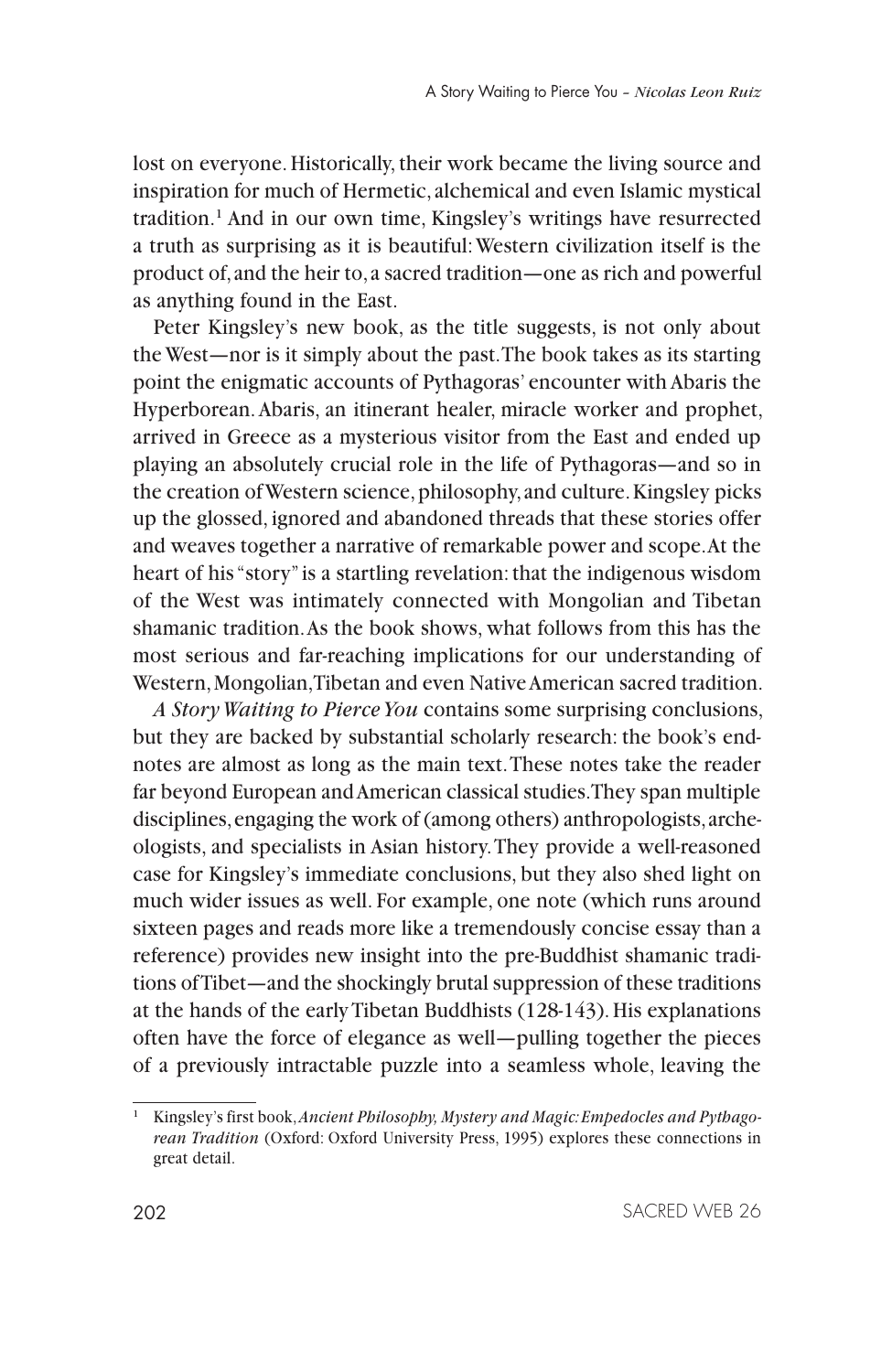reader to wonder how no one ever saw the solution before. In all of this, attention to detail is paramount. Kingsley's singular talent is to take those details that at first "might sound like nothing" and apply his guiding methodological principle that "what sounds like nothing can be a clue to making sense of the whole if we only take the time to learn its language"(21).

→₩<br>→₩

*A Story Waiting to Pierce You* shows how sacred traditions from the East played a crucial role in the creation of Western civilization. This book may be the final nail in the coffin of an old fantasy: that of the early West as a completely closed-off, bizarrely self-invented culture. This will doubtless cause great consternation among popular historians of the Western triumphalist sort and among a number—though a mercifully declining number—of hidebound academic classicists. But Traditionalists will find an extremely elegant and down-to-earth confirmation of their worldview in Kingsley's demonstration of the common spiritual heritage that unites East and West both on the level of concrete history and on the level of esoteric essence as well.

Kingsley shows how Hyperborea, homeland of Abaris, can be identified with the areas of Asia now known to us as Mongolia and Tibet. Abaris himself, as many scholars have recognized, "has the makings and markings of a shaman—of one of those strange, uncontrollable healers and mystics found across the world but especially familiar in the areas around Siberia and Central Asia" (4). Kingsley draws out, elaborates and explains these "makings and markings" through an ingenious re-reading of the Greek source material on Abaris. Most striking are the perfect parallels he finds between this material and well-documented shamanic and Tibetan Buddhist practices. His scholarship is surprisingly straightforward. He simply looks where most modern classicists wouldn't think of looking—to the concrete worlds of anthropology and ethnography; to the archaeology and religious history of Asia.

Abaris' meeting with Pythagoras, often dismissed by scholars who know no better as nothing but a literary fiction, is in fact one of history's greatest recognition scenes. And as Kingsley is able to show, it was tremendously important for both men. This intimate connection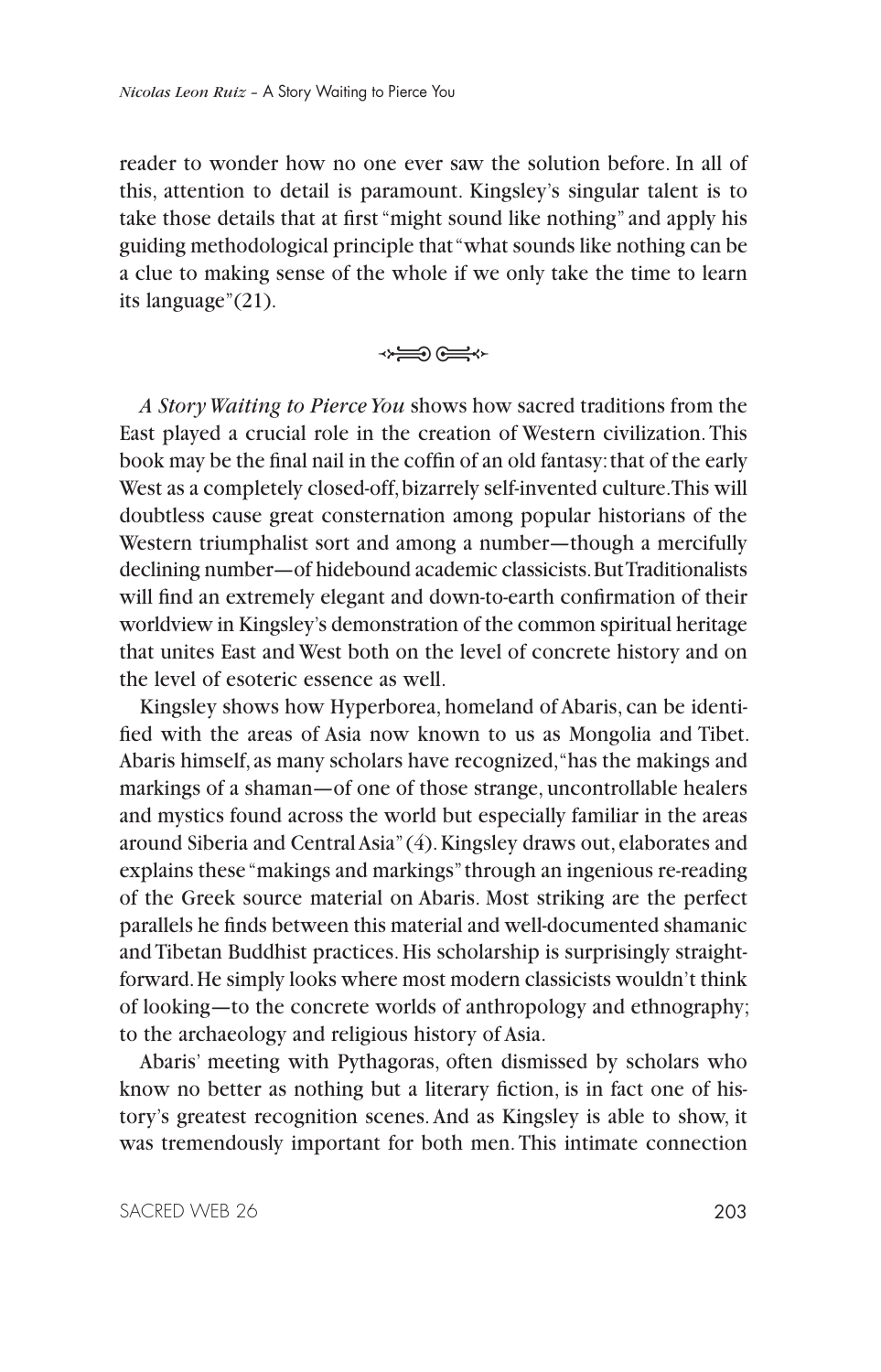between Pythagoras and an ecstatic purifier, wonderworker and prophet, a shaman from Central Asia, sheds light on the many aspects of Pythagorean tradition that, as a few scholars have noticed for a long time, are clearly shamanic.<sup>2</sup> It is difficult to overstate the importance of Pythagoras for Western civilization. Even among the other Presocratics, founding heroes of our Western world, he was a figure apart. He is justly regarded as "a culture-creator, a shaper of civilization, as originator of the word 'philosophy'"(47). Pythagoras and the mystical tradition that he helped to inspire stand at the roots of the West. But as Kingsley writes:

[S]uch a great gesture of generating a new culture for a sacred purpose, such a divinely compassionate initiative for the sake of a human race that has lost its way, can never be performed by a single person alone. Someone else was needed, somebody from outside, to help along the process by activating and confirming him in his role. (47)

This subtle but powerful influence, this sacred transmission from East to West, is part of "the mysterious dance in which germs of new cultures are scattered and sown" (48). Centuries later, as Pythagorean tradition made its way to Egypt and the Near East, and eventually into the heart of Persian Sufism, this organic process of seeding would continue. The reality behind this perennial movement is that "civilizations are brought into existence out of a place of creation and destruction that no civilization by itself is ever able to understand" (75).

But the revelations about this "thread…joining the East to the West", a thread "so fine it has nearly gone unseen" (30), do not end with Pythagoras and Abaris. For Hyperborea was not just the home of Abaris: it was also the home of Apollo. And Abaris, Kingsley reminds us, was not the first Hyperborean to visit Greece for a sacred purpose. We still have "those infinitely enigmatic accounts left behind by early western historians about how the most sacred Greek shrines had been founded by the same strange visitors from Hyperborea who, accompanied by Apollo himself, once brought the Greeks their most precious and primordial traditions" (57).<sup>3</sup> Centuries later, when Pythagoras famously (and scandalously) claimed to be "Hyperborean Apollo" and Abaris the Hyperborean was reported as carrying the god Apollo inside him as

<sup>&</sup>lt;sup>2</sup> Two classic works that hint at the shamanic background of Pythagoras—and Greece generally—are E.R. Dodds, *The Greeks and the Irrational* (Berkeley: University of California Press, 1951) and W. Burkert, *Lore and Science in Ancient Pythagoreanism* (Cambridge, MA: Harvard University Press, 1972).

<sup>3</sup> For one example, see Herodotus, *Histories* 4.32-36.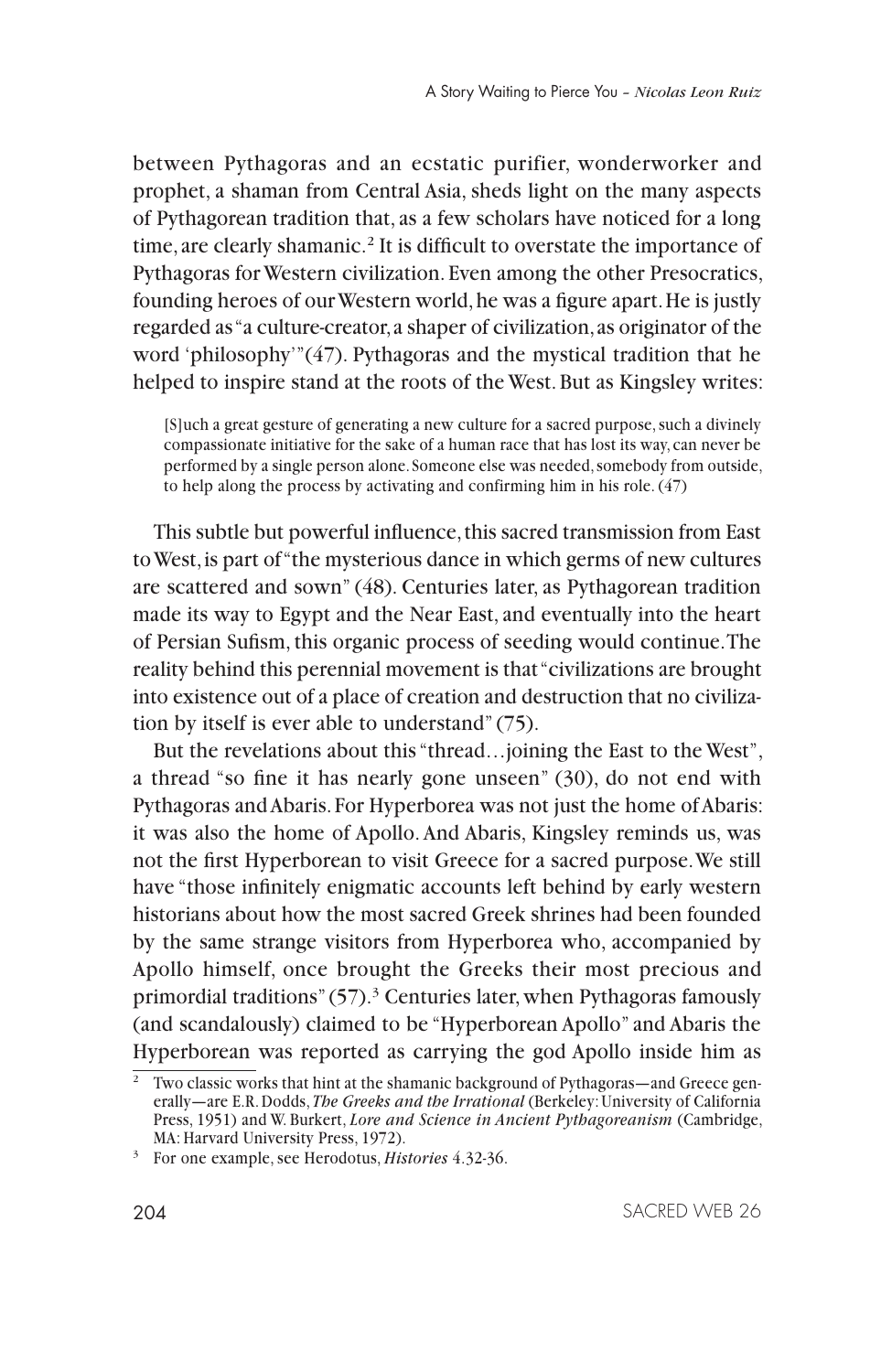he walked around Greece in an ecstasy, this was only the continuation of something much, much older. The connections between Abaris and Pythagoras and Apollo, Apollo and Hyperborea and Greece, point us back almost disturbingly far into the pre-history of the West—into our own Dreamtime. If all of this is shocking to us, perhaps it is because "we know as little about the original nature of western culture as we do about Apollo" (42), a god whose light "is a brightness we have no experience of any more" (43). Rather than give away any more of this story, I will leave Kingsley's readers to rediscover that dark light for themselves.

*A Story Waiting to Pierce You* also performs another, extremely important service for students of Tradition. It highlights the absolutely crucial role played by the shamanic traditions of Central Asia and Siberia in the flowering of sacred wisdom. It is commonplace to define our shared sacred heritage as human beings in terms of the "great cultures": Egypt, India, Persia, China, Greece and so forth. Indigenous and nomadic cultures oftentimes do not receive the credit they deserve for their contributions. Worse still, the most extreme commentators even treat them as in some way inferior to the better-known, settled cultures. As Kingsley comments, this is

…the grand fantasy invented by the so-called "higher" cultures to preserve their sense of superiority and self-importance. In reality all of this is just a dream, alongside our other dreams about how indigenous shamanic cultures are not as ethical as us or not able to share our special access to a transcendent reality behind the world of the senses. (63-64, with notes on 143-147 and 160-170)

One of the great strengths of *A Story Waiting to Pierce You* is that it shows, in remarkable detail, the ways in which the sacred traditions of the Mongolians—as well as the ancient Siberians and Native Americans—fit into the great story of Tradition. And in particular, Kingsley's book points out what they were able to offer that no one else could. Through the millennia, these cultures have not only played "a role" in the unfolding of life, wisdom and civilization—they have played an irreplaceable role, one that no one else was able to perform.

Abaris is one example of this, from the dawn of Western civilization. And writing about another group of Central Asians from a later epoch, Kingsley says

[A]s long as the Mongols kept faithful to their nomadic traditions they were able to perform the strangest alchemy. Living apart from the great civilizations, treading their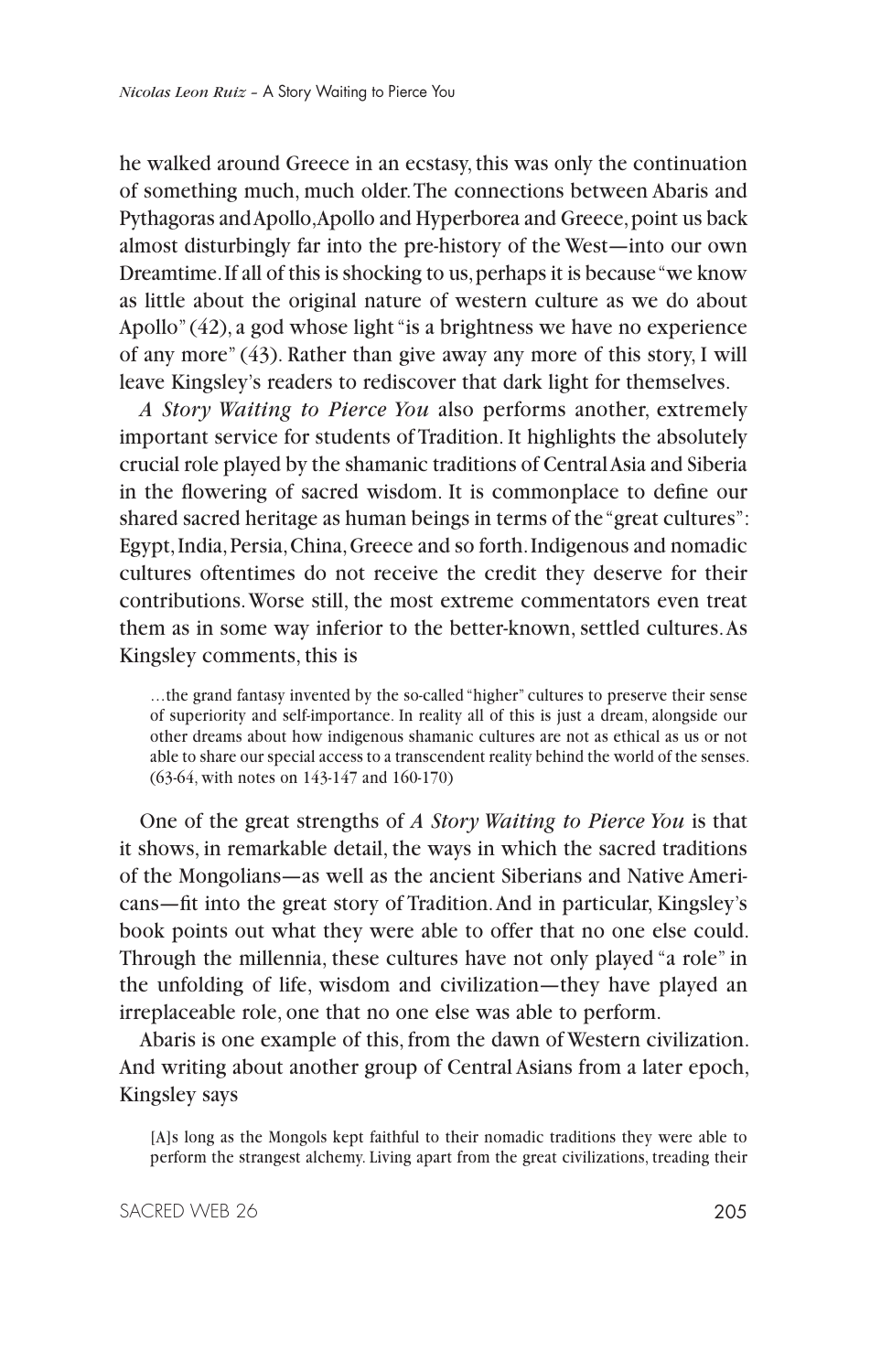own different path, they managed to cross-fertilize civilizations and sow the seeds of new cultures in ways no individual culture could even dream of. Genghis Khan brought with him an all-embracing openness, a religious tolerance based on shamanic principles, that was almost as much of a threat to his enemies as anything else. (75)

This book makes an eloquent case for the Other, for the "barbarians", showing how much they have given humanity—quietly, humbly, and often without recognition. But there is a profound truth here waiting to be acknowledged. Sufis, whose own Islamic world bore the brunt of the Mongol invasions, were

acutely conscious of the paradoxical complexities they were facing—of a reality unfolding in front of their eyes compared to which all their civilized achievements faded into nothing, of a force grinding down the old fossilized forms of illusion to create the space for something new. Sufis had visions of Genghis Khan's army being protected and led along its warpath by the most powerful of saints or even by the Pole, the supreme spiritual authority around whom the whole world revolves; or by the prophet Khidr, the Green Man, the mysterious guide of all guides who always acts from behind the scenes in ways that defy any human understanding. (74)

As a number of Sufis realized, "there is no escaping the barbarians, because they are the life behind what we think of as life" (76).



As I said at the outset, *A Story Waiting to Pierce You* is not simply a book about the past. In fact, it is very much a book for our time. We find ourselves in a modern world on the brink of collapse—and we wonder what to do. The stakes are high: our very survival hangs on what we do next. The modern age, with its technocracy, reductionism, and abandonment of the sacred, offers no real solutions because it is part of the problem. Meanwhile, those of us who advocate a return to Tradition worry about how to reconnect to the essence of the past without merely recreating its outward forms.

*A Story Waiting to Pierce You* reframes all of these issues. Kingsley's answer to our current impossible, life-or-death situation is Abaris' answer, and Pythagoras' answer. It is the answer of Tradition:

At any given point in time there will only ever be one single way to put a real step forward—which is in a state of ecstasy that takes us out of ourselves. This is how it always has been and will be for each of us; and this also is how it is for the whole. We have the strange idea in the West that civilizations just happen: that they come into